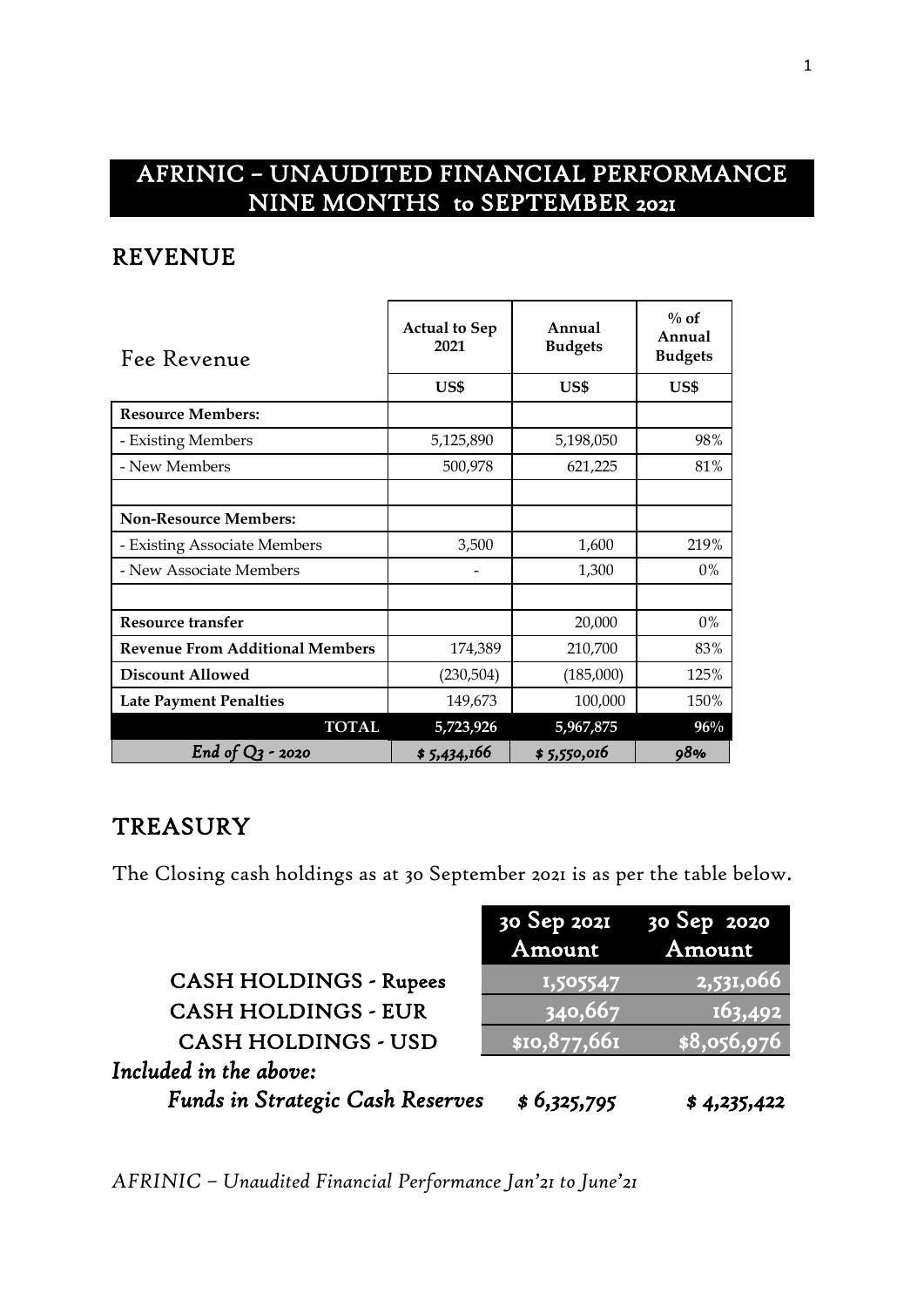# Operating Costs – Performance against Annual Budgets

| Administrative expenses            | Actual to<br>Sep '21       | <b>Balance</b><br>Remaining<br>in Budget | Annual<br>budget | <b>Actual vs</b><br>budget % |
|------------------------------------|----------------------------|------------------------------------------|------------------|------------------------------|
| HR                                 | 1,549,181                  | 1,218,984                                | 2,768,165        | 56%                          |
| Telephone & Comm.                  | 52,616                     | 56,434                                   | 109,050          | 48%                          |
| Computer expenses                  | 52,420                     | 197,039                                  | 249,459          | 21%                          |
| Office expenses                    | 142,297                    | 167,738                                  | 310,035          | 46%                          |
| Motor vehicle expenses             | 216                        | 6,184                                    | 6,400            | $3\%$                        |
| Insurance                          | 45,340                     | 4,660                                    | 50,000           | 91%                          |
| Printing, postage & stat           | 20,173                     | 41,489                                   | 61,662           | 32%                          |
| <b>Bank</b> charges                | 68,694                     | 1,306                                    | 70,000           | 98%                          |
| Professional fees                  | 2,361                      | 14,039                                   | 16,400           | 14%                          |
| Depreciation                       | 138,000                    | 46,000                                   | 184,000          | 75%                          |
| Legal & Consulting fees            | 31,620                     | 117,010                                  | 148,630          | $21\%$                       |
| <b>Total Admin. Expenses</b>       | 2,102,918                  | 1,875,373                                | 3,973,801        | 53%                          |
| <b>Distribution expenses</b>       | <b>Actual</b> to<br>Sep'21 | <b>Balance</b><br>Remaining<br>in Budget | Annual<br>budget | <b>Actual vs</b><br>budget % |
| Marketing & Comms. Exps            | 7,334                      | 42,666                                   | 50,000           | 15%                          |
| Bad debts                          | 11,166                     | 88,834                                   | 100,000          |                              |
| <b>Meeting Expenses</b>            |                            |                                          |                  | $11\%$                       |
|                                    | 46,153                     | 183,847                                  | 230,000          | 20%                          |
| Members Training                   | 5,697                      | 93,123                                   | 98,820           | $6\%$                        |
| <b>Travel Expenses</b>             |                            | 290,000                                  | 290,000          | $0\%$                        |
| Research & Development             |                            | 70,000                                   | 70,000           | $0\%$                        |
| Outreach activities                |                            | 146,900                                  | 146,900          | $0\%$                        |
| Community engagement               |                            | 82,000                                   | 82,000           | $0\%$                        |
| Community support                  | 8,050                      | 141,950                                  | 150,000          | $5\%$                        |
| NRO Shared Costs                   |                            | 46,000                                   | 46,000           | $0\%$                        |
| Contributions to ICANN             | 52,178                     | 10,822                                   | 63,000           | 83%                          |
| Remote Sites Ops Expenses          | 64,552                     | (4, 552)                                 | 60,000           | 108%                         |
| <b>Total Distribution expenses</b> | 195,130                    | 1,191,590                                | 1,386,720        | 14%                          |
| <b>Contingency (Note 1)</b>        | 76,646                     | 28,354                                   | 105,000          | 73%                          |

## *1. Bank Charges are mainly from members fees received.*

*2. Bad debts shall be calculated on accruals at end of the year.*